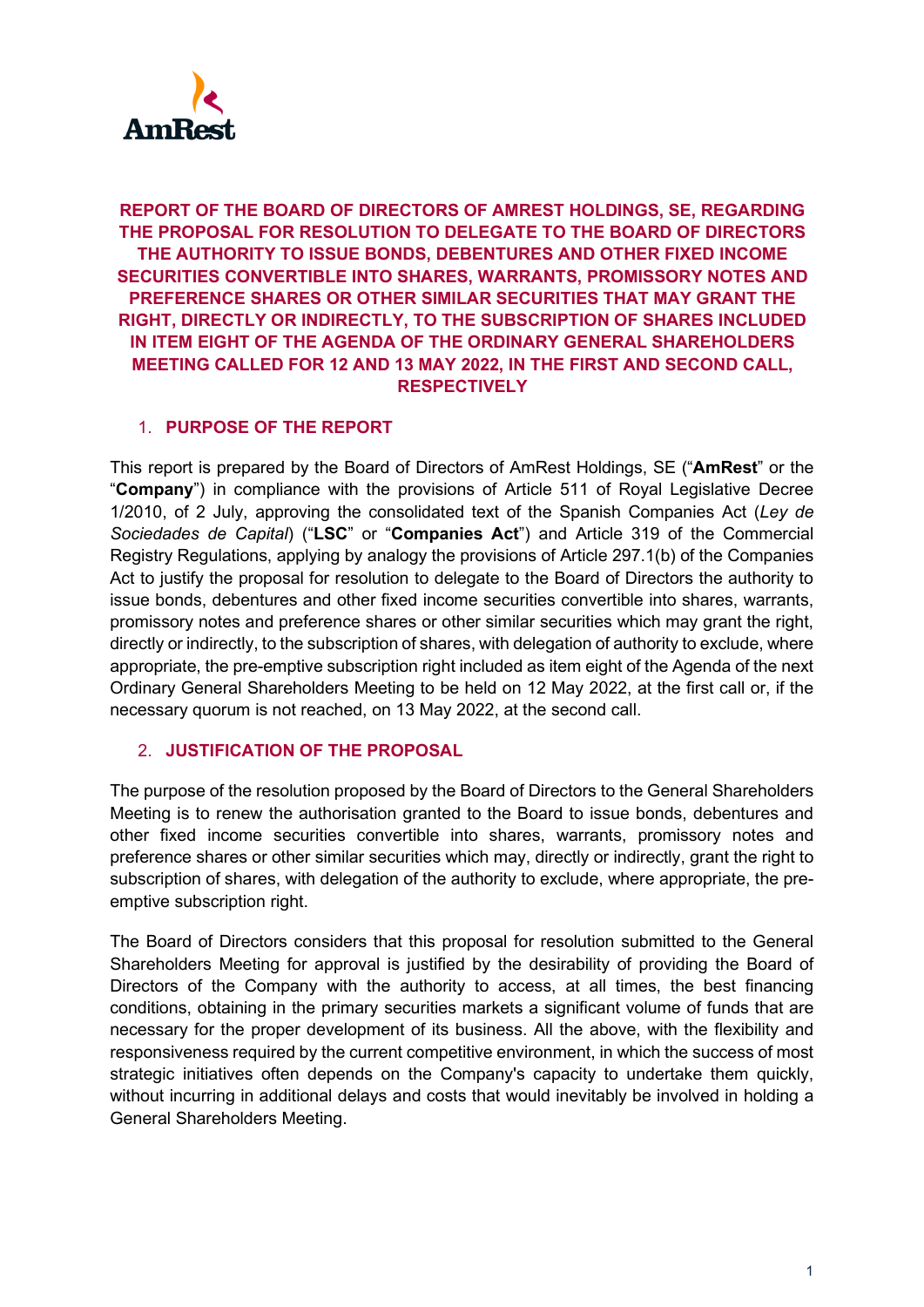

For this purpose, under Article 319 of the Commercial Registry Regulations and in accordance with Article 12 of AmRest's Articles of Association –which authorise the General Shareholders Meeting to delegate to the Board of Directors the authority to issue the marketable securities subject matter of the proposal– the proposal for resolution made under item eight of the agenda is submitted to the Ordinary General Shareholders Meeting for consideration.

Amount of the issues. The proposed resolution expressly assigns to the Board of Directors the authority to issue, one or more times, bonds, debentures and other fixed income securities, convertible (including contingently) into Company shares, warrants on newly issued Company shares, promissory notes, preference shares and any other financial instruments which grant the right to acquisition of shares in the Company's new issue and to decide on, where appropriate, the capital increase necessary to cover the conversion or exercise, provided that this increase by delegation, considered individually or added to the increases that, if any, would have been agreed under other authorisations proposed by the Board of Directors to the General Shareholders Meeting, as provided for in Article 297.1(b) of the Companies Act, does not exceed half the share capital figure.

The total maximum amount of the issue(s) of securities to be agreed under this delegation will be 1 billion euros or its equivalent in another currency, without prejudice to the limitation provided under Article 297.1(b) of the Companies Act (and, where appropriate, Article 506) for capital increases that occur as a result of the conversion of convertible instruments.

For the purposes of calculating the above limit, in the case of warrants, the sum of the premiums and warrant exercise prices for each issue approved under this delegation will be taken into account. In the case of promissory notes, for the purposes of the previous limit, the outstanding balance of promissory notes issued under the delegation will be computed.

Conversion rate for the purpose of conversion into shares. The proposal also contains the terms and conditions for conversion of the debentures or bonds into shares, in the event that the Board of Directors decides to use this authorisation, although the implementation of these terms and conditions for conversion or exercise for each specific issue, within the limits established by the Meeting, is delegated to the Board itself. In any case, if the Board of Directors decides to issue convertible bonds, debentures or warrants under the authorisation requested from the General Shareholders Meeting, at the time of approving the issue, the Board will issue a report developing and specifying, in view of the above detailed criteria, the terms and conditions for the conversion methods specifically applicable to the above issue. This report will be accompanied, where appropriate, by the auditor report provided under Articles 414 and 511 of the Companies Act.

In particular, the proposal for resolution, submitted by the Board to the General Shareholders Meeting for approval, provides that securities issued under this resolution will be valued at their nominal amount and shares at the fixed conversion rate (determined or determinable), or variable rate to be determined in the corresponding resolution of the Board.

Thus, for conversion purposes, fixed income securities will be valued at their nominal amount, and the new shares to be issued for conversion, at a fixed conversion rate (determined or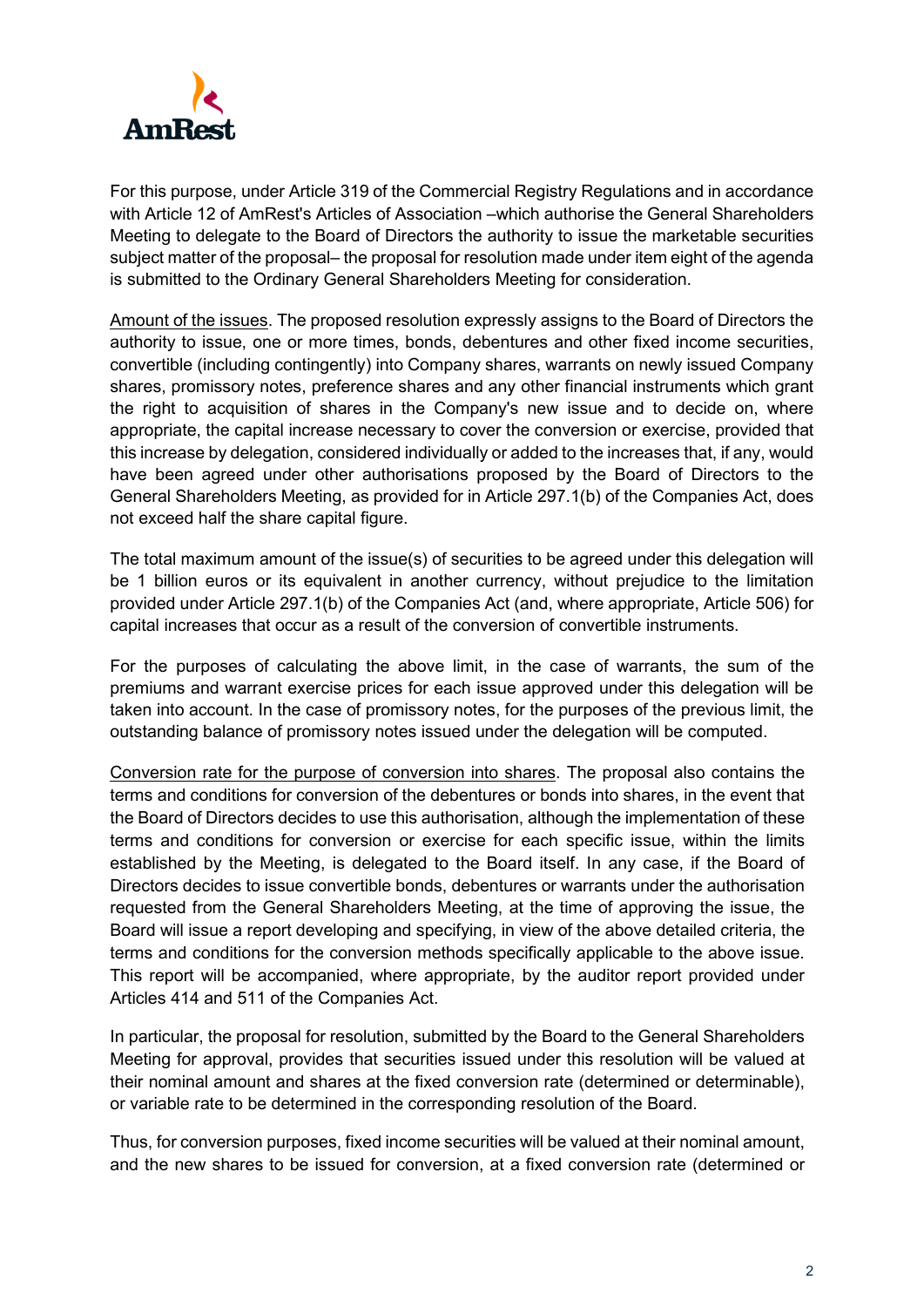

determinable) established by the Board of Directors in the resolution which makes use of this delegation, or at the variable conversion rate to be determined on the date(s) indicated in the Board's own resolution, based on the listed value of the Company's shares on the date(s) or period(s) taken as reference in the same resolution.

An agreement may also be reached to issue convertible fixed income securities at a variable conversion rate. In this case, the price of the shares for the purposes of conversion will be determined by the Board of Directors, which may incorporate a premium or, where appropriate, a discount on the price per share resulting from the established criteria. The premium or discount may be different for each conversion date of each issue (or, where appropriate, each tranche of an issue).

The Board therefore considers that it is given sufficient flexibility to fix the value of the shares for conversion purposes, based on market conditions and other applicable considerations.

In the case of warrants on newly issued shares, to the extent compatible with their nature, the rules on convertible bonds set out in the proposal will apply. In addition, in accordance with Article 415 of the Companies Act, the resolution on the delegation to the Board of the authority to issue convertible securities provides that, for the purposes of conversion, the nominal value of the debentures will not be less than the nominal value of the shares. Nor may convertible debentures be issued for a figure lower than their nominal value.

Removal of the pre-emptive subscription right. In turn, in accordance with the provisions of Article 511 of the Companies Act, authorisation for the issue of fixed income securities includes, in the event that the issue has the effect of convertible bonds or debentures, the attribution to the Board of Directors of the authority to exclude the pre-emptive subscription right of shareholders when corporate interest so requires. In this case, the maximum number of shares into which debentures can be converted, on the basis of their initial conversion rate, if fixed, or their minimum conversion rate, if variable, in addition to that of the shares issued by the directors under the delegation provided under Article 506, may not exceed 20% of the number of shares forming part of the share capital at the time of authorisation.

The Board of Directors of the Company considers that the removal of the pre-emptive subscription right could, on the one hand, taking into account the market circumstances at any given moment, result adequate to achieve the objective pursued by this proposal, i.e., to provide the Company's governing body with sufficient capacity to respond to attract the resources necessary for the proper management of its interests; and, on the other hand, this measure is necessary from the point of view of the corporate interest. To be able to take advantage of the opportunities that arise in the market, it is essential to act quickly and with agility. In particular, flexibility and agility are required to take advantage of the times when market conditions are most favourable for the Company. In this sense, carrying out a transaction, while recognising the pre-emptive subscription right, would significantly increase the complexity of the transaction, as well as incurring higher costs in time and money. In addition, the issue should provide for a pre-emptive subscription period of at least fourteen days, which, together with the mandatory deadlines for publication of notices and the operational formalities required for the closure of the issue, would expose the transaction to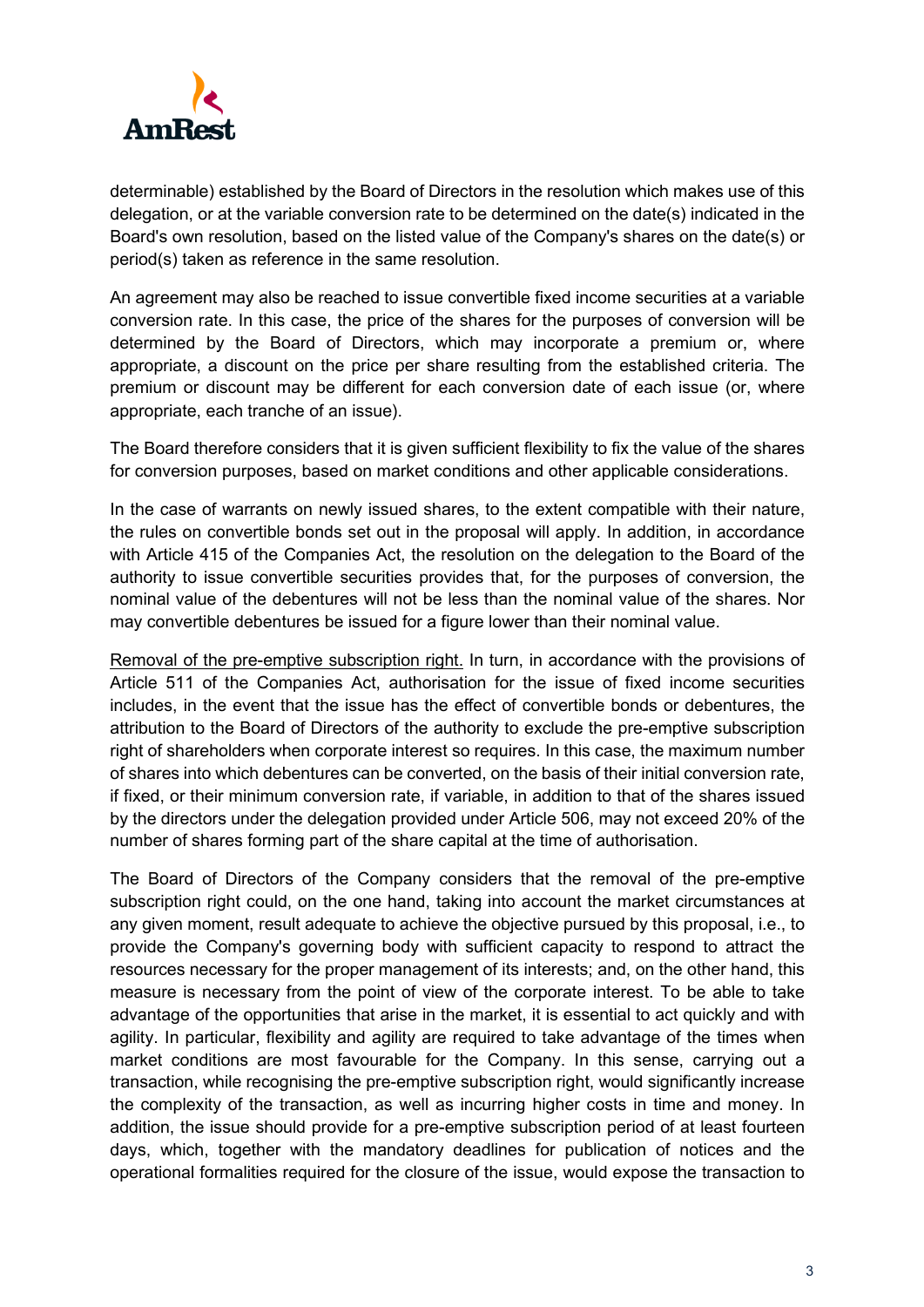

market risk for a considerable period of time, in any case, higher than that of an issue in which the possibility of excluding the pre-emptive subscription right is permitted.

The Board of Directors considers that this additional possibility significantly increases the flexibility and responsiveness for the delegation of authority to issue convertible bonds, and it is justified in the flexibility and agility needed to act in today's financial markets to take advantage of market opportunities. The same reasoning is also found in cases where the aim is to resort to international markets in search of financing, because it allows large volumes of financing to be captured quickly under very favourable terms, taking into account that debentures may be issued on these markets at any given time, in which case, it is not possible to anticipate these opportunities in advance.

In addition, the removal of the pre-emptive subscription right may be necessary when the acquisition of resources is to be carried out by means of the use of book-building techniques, or when otherwise justified by the interest of the Company.

If the Board decides to remove the pre-emptive subscription right in relation to a particular issue of convertible bonds or debentures, which eventually, it may decide to carry out under the authorisation requested from the General Shareholders Meeting, at the time of approving the issue, a report detailing the specific reasons of corporate interest that justify this measure must be issued, which will be the subject, where appropriate and in accordance with the provisions of Article 510, of the correlative report of the statutory auditor referred to in Articles 414 and 511 of the Companies Act. Both reports will be made available to shareholders and communicated at the first General Meeting held after the adoption of the issue resolution.

These reports must be made available to shareholders and communicated at the first General Shareholders Meeting held following the increase resolution.

In this proposal, the Board is also authorised to guarantee the issue of fixed income securities, where appropriate, convertible and/or exchangeable, or warrants, including promissory notes and preference shares, which may be issued by companies belonging to the AmRest Group.

Admission to trading. It is also envisaged that securities issued under this delegation may be admitted to trading in the relevant secondary market, official or unofficial, organised or not, domestic or foreign.

Delegation. In the event that the resolution proposed herein is finally adopted, all the authorities that will be attributed to the Board of Directors will be granted, under the terms of Article 249.bis.(l) of the Companies Act, with express authority to replace, which will further promote the objective of making the proposed transactions as agile as possible.

## 3. **PROPOSAL FOR RESOLUTION SUBMITTED TO THE ORDINARY GENERAL SHAREHOLDERS MEETING FOR APPROVAL**

"*Delegation to the Board of Directors, with express authority to replace, of the authority to issue bonds, debentures and other fixed income securities convertible into shares, warrants or other similar securities that may grant the right, directly or*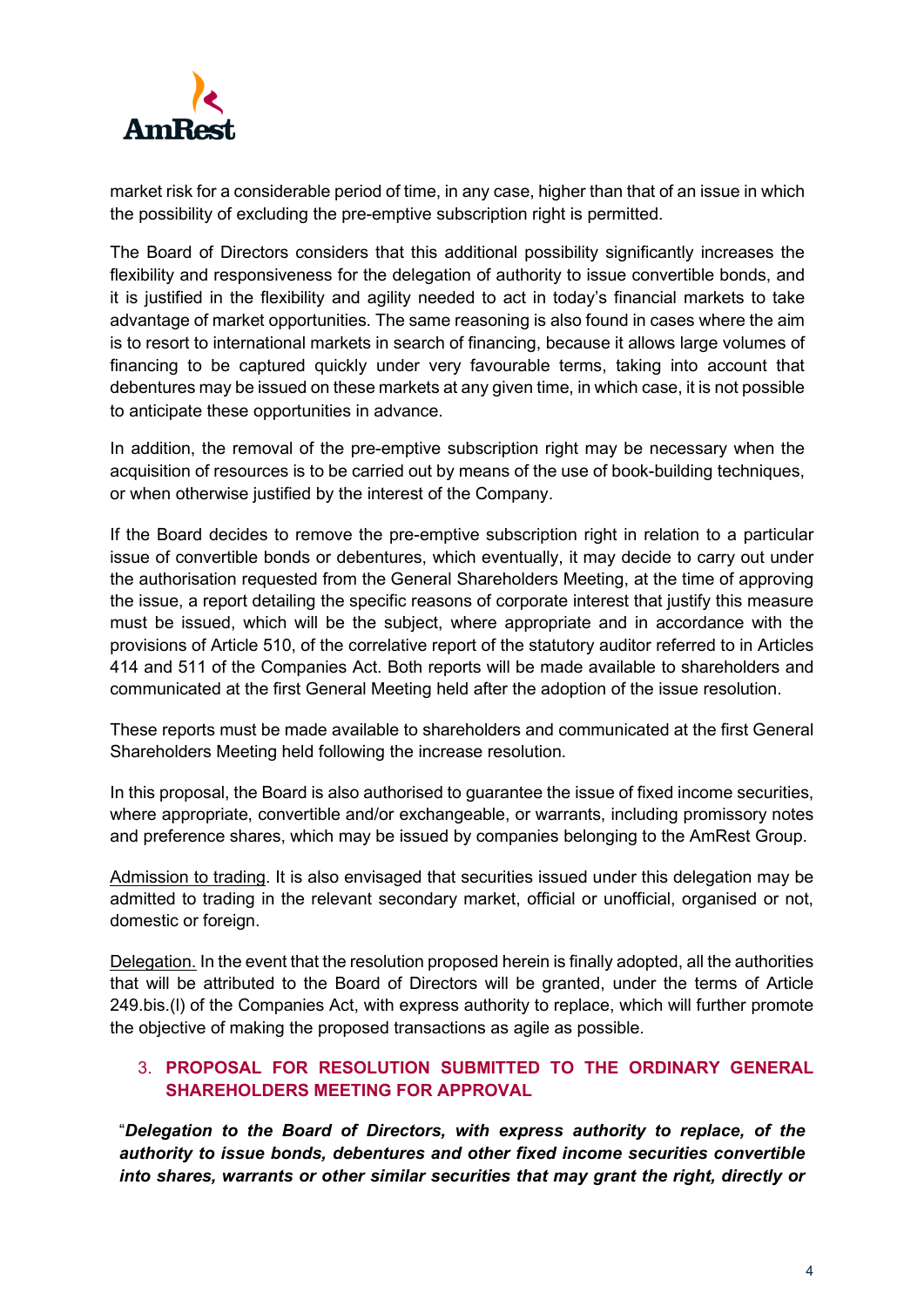

*indirectly, to the subscription of shares, as well as promissory notes and preference shares or debt instruments of a similar nature, in turn delegating the authority to exclude the pre-emptive subscription right in these issued securities up to a limit of 20% of the share capital, as well as the authority to increase the share capital by the necessary amount and to amend the corresponding article of the Articles of Association. Revocation, in the unused part, of the authorisation granted in this same sense by the Ordinary General Shareholders Meeting of 6 June 2018 under item fourteen of the agenda.*

*Leave without value or effect, in the unused part the resolution adopted under item fourteen of the Agenda of the Ordinary General Shareholders Meeting, held on 6 June 2018, concerning the delegation of authority to issue bonds, debentures and other fixed income securities convertible into shares, warrants or other similar securities.*

*Authorise the Board of Directors, under the general scheme on the issuance of debentures, bonds and other fixed income securities convertible into shares, warrants or other similar securities which may grant the right, directly or indirectly, to the subscription of shares, as well as promissory notes and preference shares or debt instruments of a similar nature, with the authority in this case to exclude the pre-emptive subscription right up to the limit provided by Law, and including the authorisation for the Company to provide guarantees on the issue of the above securities by companies of the Group, in accordance with the following terms:*

- *1. Securities subject of the issuance. The marketable securities referred to in this delegation may be bonds, debentures and other fixed income securities convertible into shares, warrants (options to subscribe or acquire new or old shares of the Company) or other similar securities that may grant the right, directly or indirectly, to share subscription. This delegation may also be used to issue promissory notes and preference shares or debt instruments of a similar nature.*
- *2. Time limit for delegation. The securities may be issued on one or more occasions, at any time, within a maximum period of five years from the date of adoption of this resolution.*
- *3. Maximum amount. The total maximum amount of the issue(s) of securities to be agreed under this delegation will be 1 billion euros or its equivalent in another currency, without prejudice to the limitation provided under Article 297.1(b) of the Companies Act (and, where appropriate, Article 506) for capital increases that occur as a result of the conversion of convertible instruments.*

*For the purposes of calculating the above limit, in the case of warrants, the sum of the premiums and warrant exercise prices for each issue approved under this delegation will be taken into account. In the case of promissory notes, for the purposes of the previous limit, the outstanding balance of promissory notes issued under the delegation will be computed.*

*4. Scope of the delegation. For each issue, it will be the responsibility of the Board of Directors to determine, including but not limited to, the amount (respecting the applicable quantitative limits at all times), the place of issue –domestic or foreign– and the money or currency, and, if foreign, its equivalence in euros; the modality, whether bonds or*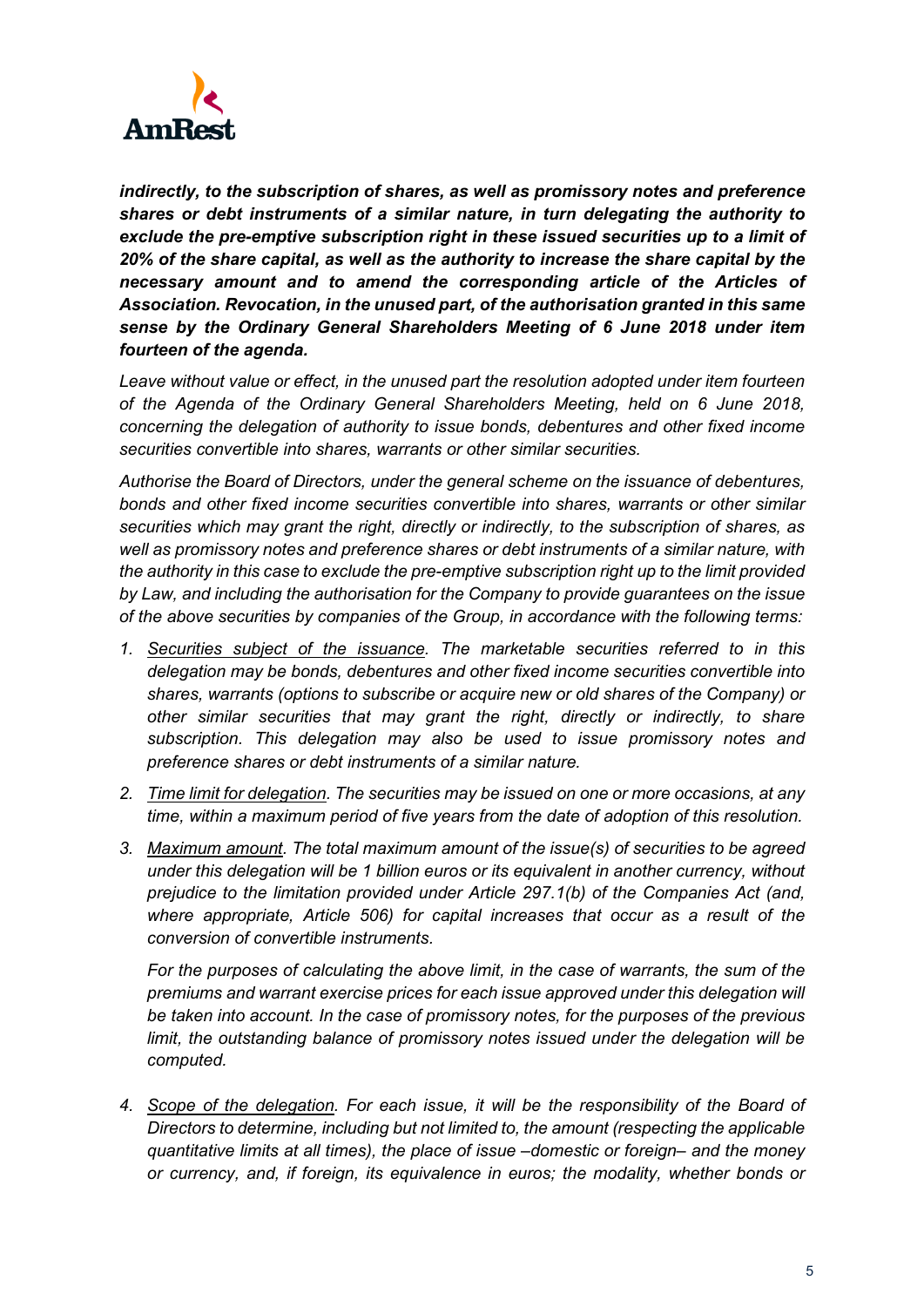

*debentures (including subordinated bonds), warrants (which may in turn be settled by physical delivery of the shares or, where applicable, by differences), promissory notes, preference shares or any other class admitted under law; the date(s) of issue; the number of securities and their nominal value which, in the case of convertible or exchangeable bonds or debentures, will not be less than the nominal value of the shares; in the case of warrants and similar securities, the issue price and the premium, the exercise price –which may be fixed or variable– and the procedure, term and other conditions applicable to the exercise of the subscription right of the underlying shares or, where appropriate, the exclusion of this right; the interest rate, fixed or variable, voucher payment dates and procedures; the redeemable or perpetual nature, and in the former case, the repayment term and maturity date; the guarantees, the repayment rate and premiums and prizes; the form of representation, whether through stock certificates or book entries; and, where appropriate, the pre-emptive subscription right and subscription scheme; applicable legislation; where appropriate, request admission to trading in official or non-official secondary markets, organised or not, domestic or foreign, for securities issued with the requirements specified in each case by applicable law, and in general, any other condition for the issue (including subsequent modification), and, where applicable, appoint the statutory auditor and approve the fundamental rules governing the legal relations between the Company and the syndicate of holders of the securities to be issued. In addition, the Board of Directors is authorised, at its sole discretion, and subject to obtaining, where applicable, the appropriate authorisations and the consent of the groups of the relevant syndicates of securities holders, to change the terms and conditions for the repayment of the fixed income securities issued and their respective term and interest rate that, if any, accrue from those included in each of the issues made under this authorisation.* 

- *5. Terms and conditions for conversion or exchange. In the event of the issuance of bonds or debentures convertible into new shares of the Company or exchangeable for outstanding shares of the Company, and for the purposes of determining the terms and conditions of the conversion or exchange, the following criteria will apply:* 
	- *(i) The securities will be convertible into new shares of the Company or exchangeable for outstanding shares of the Company, in accordance with a fixed or variable conversion or exchange rate, determined or determinable. In this case, the Board of Directors is authorised to determine whether they are convertible or exchangeable, and to establish whether they are voluntarily or necessarily convertible or exchangeable, and if voluntarily, whether at the option of their holder or the issuer, the periodicity and during which period, which will be established in the issue resolution and may not exceed fifteen years from the date of issue.*
	- *(ii) In the event that the issue is convertible and exchangeable, the Board of Directors may agree that the issuer reserves the right to decide at any time between the conversion into new (newly issued) shares or their exchange for outstanding shares, specifying the nature of the shares to be delivered at the time of making the conversion or exchange, even with the option of delivering a*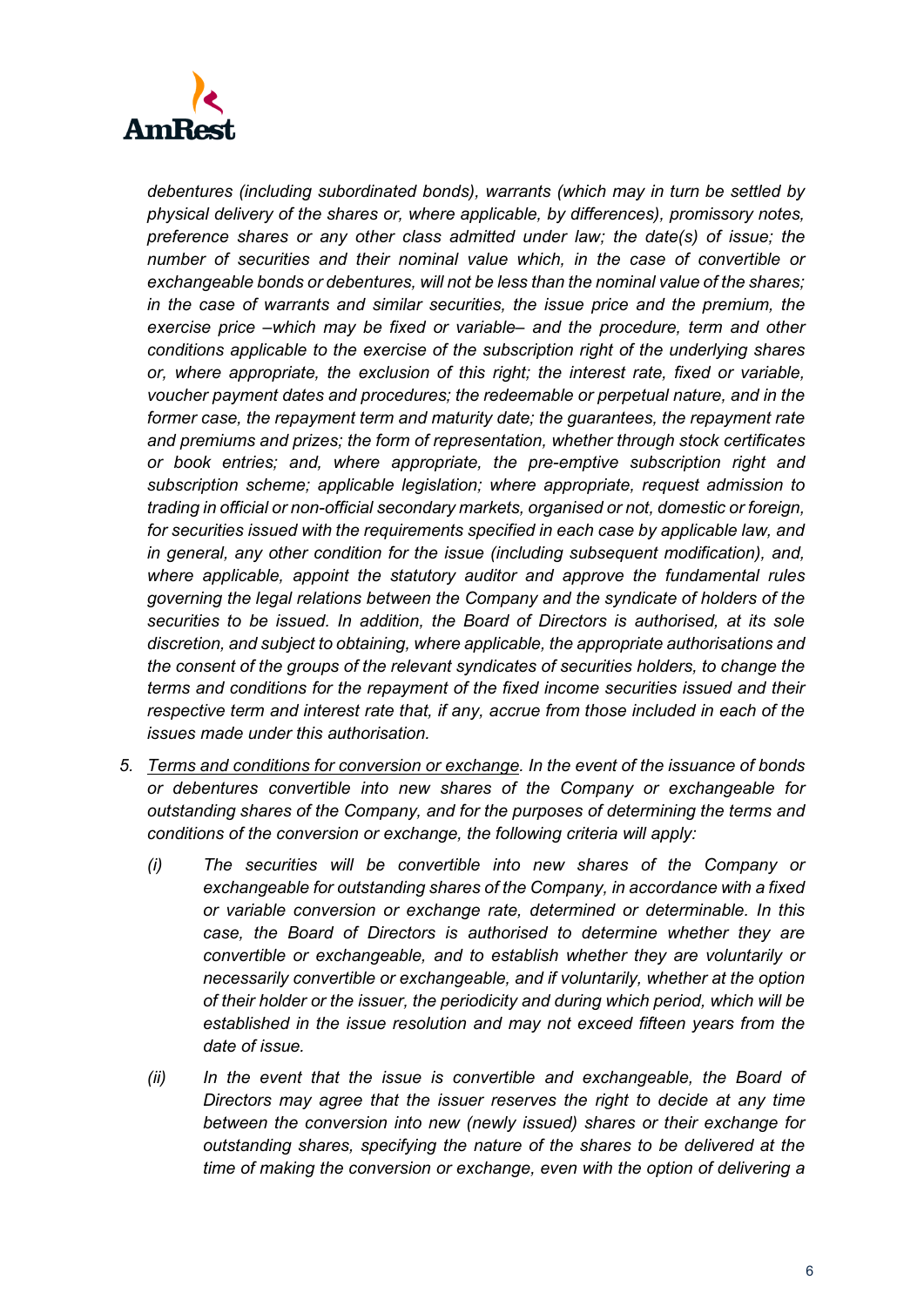

*combination of shares of new issue with pre-existing shares, or even to carry out the settlement of the differences in cash. In any event, the issuer must respect equal treatment among all holders of fixed income securities which are converted or exchanged on the same date.* 

- *(iii) For the purposes of conversion or exchange, fixed income securities will be valued at their nominal amount, and the shares at the fixed exchange rate established by the Board in its resolution to use this delegation, or the determinable exchange rate on the date(s) indicated in this resolution, and depending on the listed value of the Company's shares on the date(s) or period(s) referred to in the same resolution, with or without discount, and in any case, as minimum, the larger amount of the following two: (i) the average share exchange price on the Continuous Market of the Spanish Stock Exchanges, according to the listed value at closing, during the period to be determined by the Board of Directors, not more than three months and not less than fifteen days prior to the date on which the Board adopts the resolution to issue fixed income securities, and (ii) the share exchange price on the Continuous Market at the closing price on the day prior to the adoption of the above issue resolution. The Board may determine that the valuation of shares for conversion and/or exchange purposes may be different for each conversion and/or exchange date. In the case of an exchange for shares of another company (of the Group or not), the same rules*  will apply to the extent required and with the adaptations as needed, although *reference must be made to the listed price of the shares of that company on the corresponding market.*
- *(iv) Where the conversion or exchange is appropriate, fractions of shares which, if*  applicable, should be delivered to the holder of the fixed income securities, will *by default be rounded up to the whole number immediately below, and each holder will receive in cash the difference which may arise in that case.*
- *(v) In accordance with the provisions of Article 415 of the Companies Act, the value of the share for the purposes of the conversion rate of the debentures to shares may in no case be lower than their nominal value.*

*When a resolution is made to issue convertible debentures, under the authorisation conferred by the Meeting, the Board will issue a report developing and specifying, in view of the criteria detailed above, the terms and conditions of the conversion specifically applicable to this issue. This report will be accompanied, where appropriate, by the auditor report provided under Articles 414 and 511 of the Companies Act.*

*6. Terms and conditions for the exercise of warrants. In the case of issuing warrants, to which the provisions of the Companies Act for convertible debentures will apply by analogy, to determine the terms and conditions to exercise them, the Board of Directors is authorised to determine, in the broadest terms, the criteria applicable to the exercise of subscription rights for Company shares, or those derived from securities of this class*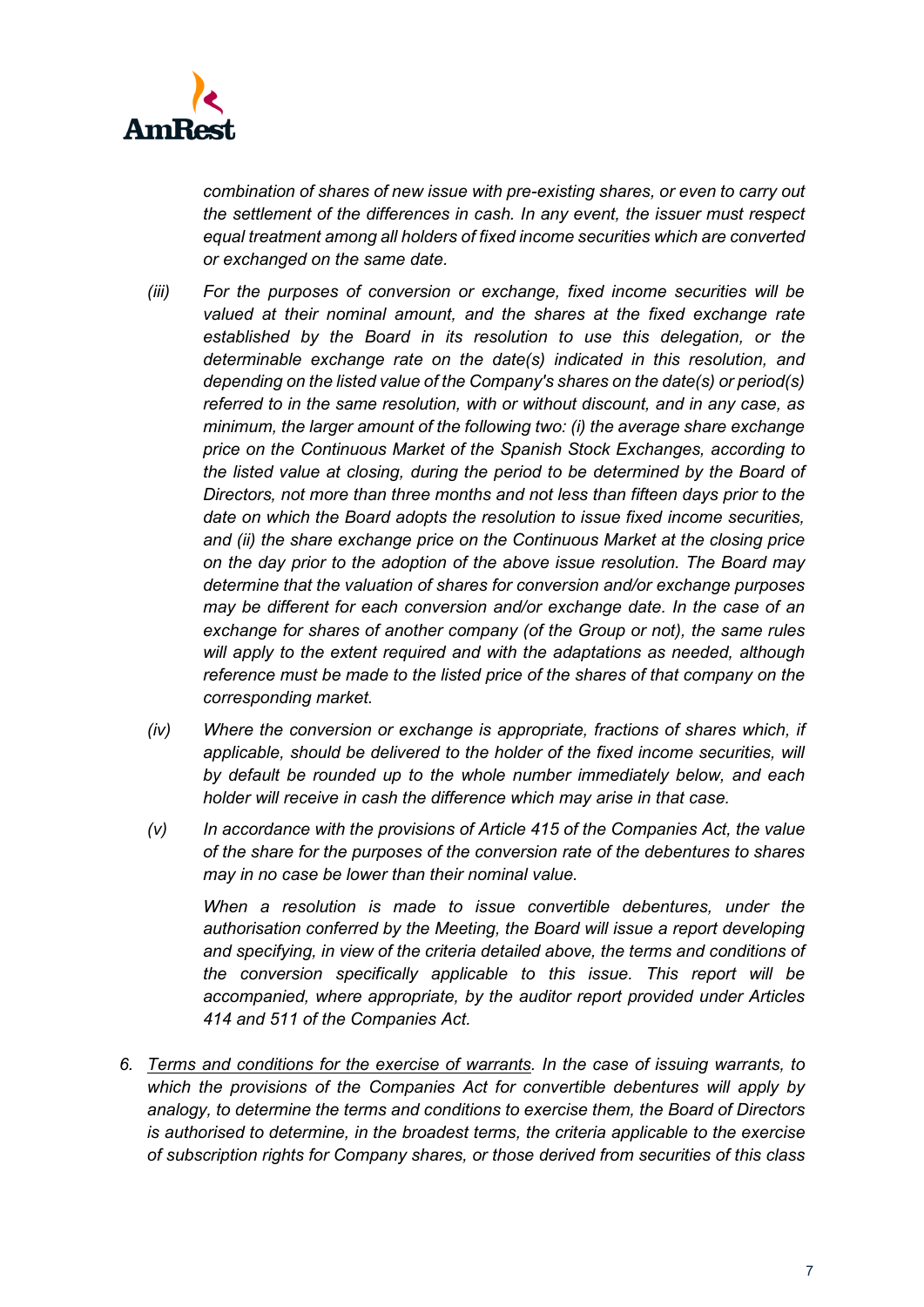

*which are issued under the delegation granted herein. In which case, the criteria set out in section 5 above will be applied in relation to these issues, with the necessary adaptations to make them compatible with the legal and financial system for this class of securities.* 

*Where appropriate, references to the Spanish Stock Exchanges will be understood as referring, where applicable, to the markets where the above shares are listed.*

- *7. Rights of holders of convertible securities. As long as the conversion or exchange into shares of the convertible securities is possible, their holders will enjoy all rights recognised by the regulations in force.*
- *8. Capital increase and exclusion of pre-emptive subscription rights in convertible securities. Delegation to the Board of Directors also includes, but is not limited to, the following authorities:* 
	- *(i) The Board of Directors is authorised to exclude, up to the limit provided by Law, the pre-emptive subscription right of shareholders when this is required by the acquisition of financial resources on domestic or international markets, as well as to use book-building techniques or when otherwise justified according to the Company's interests. In this case, the maximum number of shares into which debentures can be converted, on the basis of their initial conversion rate, if fixed, or their minimum conversion rate, if variable, in addition to that of the shares issued by the directors under the delegation provided under Article 506, may not exceed 20% of the number of shares forming part of the share capital at the time of authorisation. The Board will also issue, at the time of the adoption of the issue resolution, a report explaining the specific reasons of corporate interest which justify this measure, which will be, where appropriate, the subject of the auditors' report in accordance with the provisions of Articles 414, 510 and 511 of the Companies Act. Both reports will be made available to shareholders and communicated at the first General Meeting held after the adoption of the issue resolution.*
	- *(ii) Authorisation to increase the capital by the amount necessary to meet conversion requests on newly issued shares. This authorisation may only be exercised by the Board to the extent that, the sum of the increased capital to meet the issue of convertible bonds or debentures, warrants and other similar securities, and the remaining capital increases agreed upon under authorisations granted by the Meeting, does not exceed the limit of half of the share capital figure provided under Article 297.1(b) of the Companies Act. This authorisation to increase the capital includes the authorisation to issue and put into circulation, one or more times, the shares necessary to carry out the conversion, as well as the authorisation to amend the article of the Articles of Association concerning the share capital figure, and, if necessary, to cancel the part of that increase that is necessary to cover this conversion.*
	- *(iii) In accordance with the criteria established in section 5 above, the authority to*